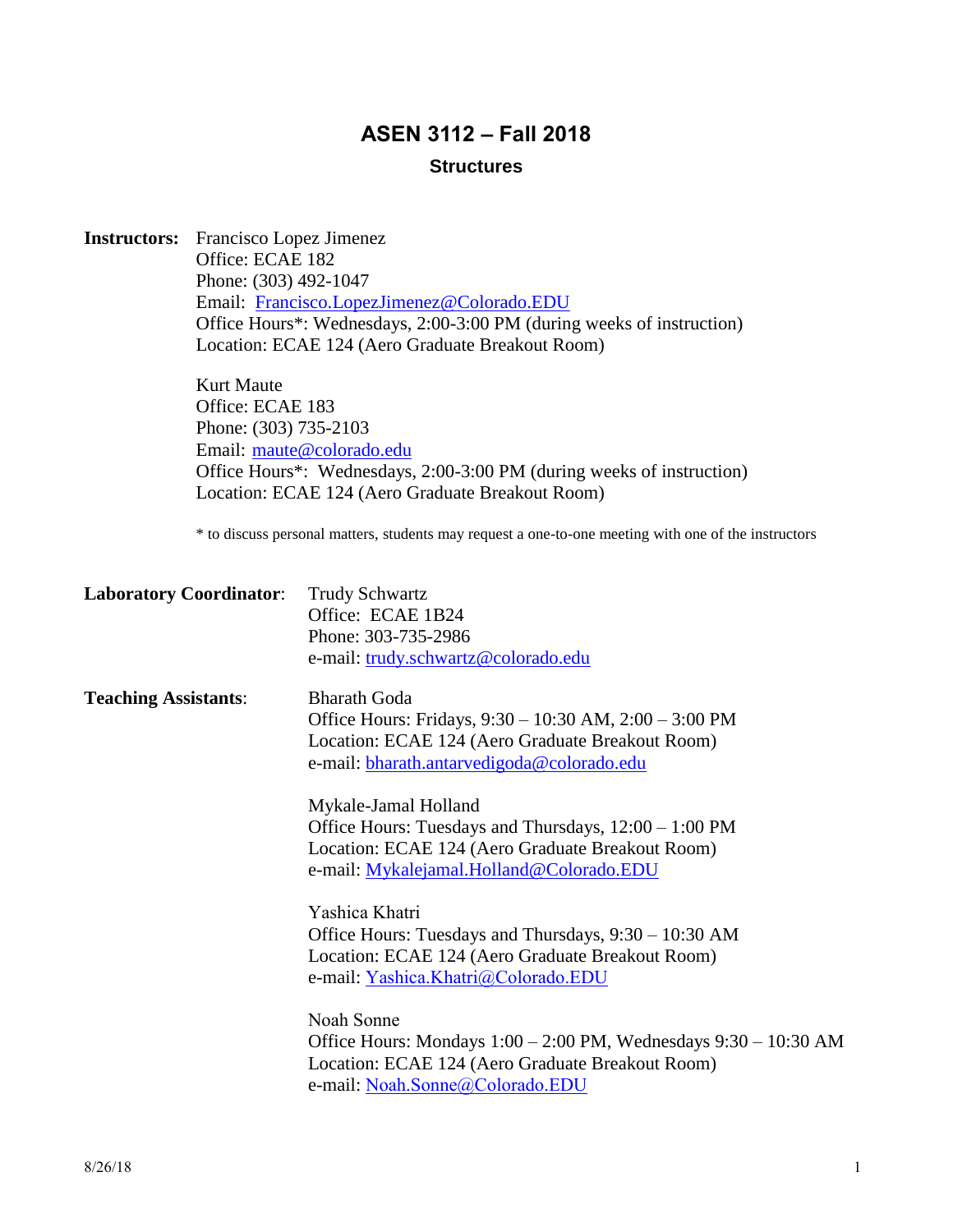| Lab Assistant:                             | David Andrew Kain, email: David.Kain@colorado.edu                                                                                                                                                                                                                                                                                                                                                                                                                                                                                                          |  |  |  |
|--------------------------------------------|------------------------------------------------------------------------------------------------------------------------------------------------------------------------------------------------------------------------------------------------------------------------------------------------------------------------------------------------------------------------------------------------------------------------------------------------------------------------------------------------------------------------------------------------------------|--|--|--|
| <b>Course Assistants:</b>                  | Parvaty Suresh                                                                                                                                                                                                                                                                                                                                                                                                                                                                                                                                             |  |  |  |
| <b>Lectures:</b>                           | T/Th: $08:00 - 9:15$ pm, GOLD A2B70                                                                                                                                                                                                                                                                                                                                                                                                                                                                                                                        |  |  |  |
| <b>Recitations &amp; Labs:</b> Section 011 | M: $8:00 - 9:50$ am, ITLL 1B50**<br>M: $3:00 - 4:50$ pm, ITLL 1B50 <sup>**</sup><br>Section 012<br>F: $3:00 - 4:50$ pm, ITLL 1B50**<br>Section 013<br>M: $5:00 - 6:50$ pm, ITLL 1B50**<br>Section 014<br>** if location for particular labs differs from the one stated above, the alternate location will be<br>announced on CANVAS.                                                                                                                                                                                                                      |  |  |  |
| <b>Class Web Site:</b>                     | CANVAS, https://learn.colorado.edu/, ASEN3112                                                                                                                                                                                                                                                                                                                                                                                                                                                                                                              |  |  |  |
| Class e-mail list:                         | Through CANVAS only                                                                                                                                                                                                                                                                                                                                                                                                                                                                                                                                        |  |  |  |
| Texts:                                     | Lecture notes are posted on CANVAS                                                                                                                                                                                                                                                                                                                                                                                                                                                                                                                         |  |  |  |
| <b>Prerequisites:</b>                      | ASEN 2001-2003-2004 and APPM 2360, with grade of C or better in each.                                                                                                                                                                                                                                                                                                                                                                                                                                                                                      |  |  |  |
|                                            | <b>Course Objectives:</b> The main objective of the course is to introduce modern structural analysis<br>techniques based on understanding of the development of internal forces, stresses<br>and deformations. These are essential to the design and verification of advanced<br>aerospace structures and systems. The course offers an introduction to matrix and<br>finite element methods for skeletal (truss and frame) structures, as well as to<br>fundamental concepts in mechanical vibrations, structural dynamics, and<br>structural stability. |  |  |  |

# **Major Course Topics and Schedule**:

| Week           | Topic                                                         |
|----------------|---------------------------------------------------------------|
|                | The concept of stress and average stress                      |
| 2              | Strain measures, Elastic behavior of materials                |
| 3              | Torsion I & II                                                |
| $\overline{4}$ | Torsion III, Deformation of Beams I                           |
| 5              | Deformation of Beams II                                       |
| 6              | Energy Methods I & II                                         |
| 7              | Energy Methods III & IV                                       |
| 8              | Finite Element Method I & II                                  |
| 9              | Finite Element Method III                                     |
| 10             | Finite Element Method IV, Structural Dynamics and Vibration I |
| 11             | Structural Dynamics and Vibration II & III                    |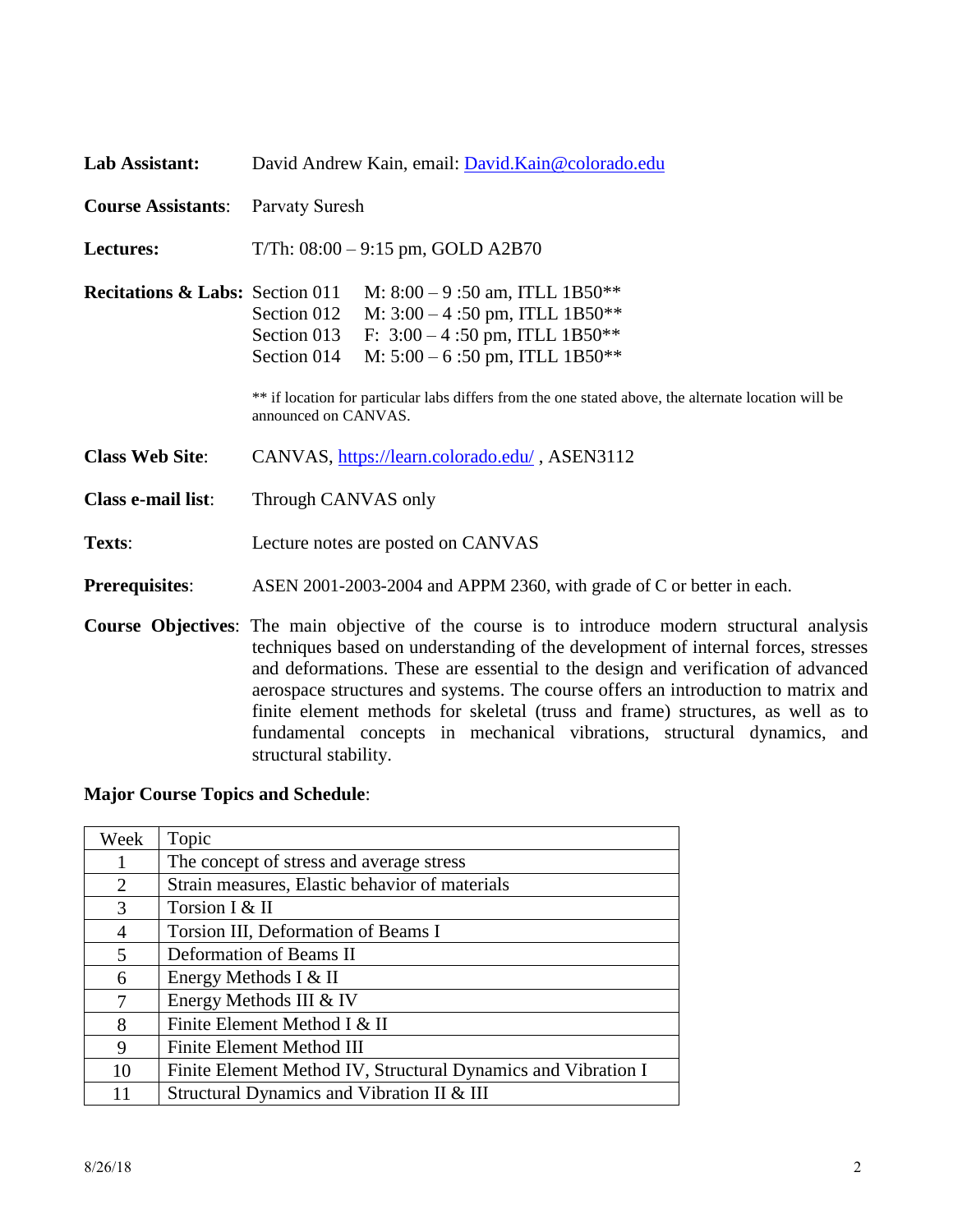| 12 | Structural Dynamics and Vibration IV & V |
|----|------------------------------------------|
| 13 | <b>Fall Break</b>                        |
| 14 | <b>Stability of Structures I</b>         |
| 15 | Stability of Structures II & III         |
| 16 | Design Problems I & II                   |

#### **Course Work:**

Coursework consists of reading assignments, in-class clicker quizzes, homework, recitations, experimental/ computer labs, three midterm exams and one final exam. Attendance to recitation is expected; attendance to labs is mandatory. Exams cover all material including lectures, recitations, laboratory work and homework.

Recitations: Recitations are offered on Fridays and Mondays (depending on the student's lab section) at the Active Learning Center of ITLL 1B50, in four sections of 1 hr. 50 min each. The main objective is to review material covered during the week, especially that helpful for the currently assigned homework. Recitations may also include additional exercise material, not covered in class, useful for midterm exam preparation. Recitations are replaced by lab demos (conducted at the same time, also in ITLL 1B50, unless another location is announced) when laboratory and/or computer work is scheduled for the following week.

Reading Assignments: Reading assignments are to be completed before the lecture/discussion. The lecture/discussions should help to clarify and supplement what students have read.

Homework: Homework assignments are given most weeks on Thursdays and are due at the start of the following class on Thursday, as specified in the assignment. No homework assignments are due in the week of midterm exams. Assignments generally cover 3 to 5 problems and are designed to help students become proficient in a subject. Before doing any homework, students should read the posted lectures and try to follow worked-out examples. This should give the student an idea of the principles involved and the solution method. Homework problems may be also discussed in the recitation prior to the due date. All homework should be done on Engineering paper (the green-on-white ruled paper available at the bookstore). No electronic versions (e.g. PDF or WORD) are accepted. No late homework submissions are accepted.

Written work should be neat and readable with adequate space and margins. Messy work will be returned ungraded and a zero-score recorded. The main and essential steps of the solution approach need to be shown; failing to do so will result in a lower score. The final result needs to be indicated by an arrow, underline or box. Multiple answers when one is required will be counted as incorrect. Copying material from any resource (including solutions manuals) and submitting it as one's own are considered plagiarism and are an Honor Code violation.

Labs: Safety is the first priority for lab work involving experiments or use of computers. If students have not done so, they are required to attend an orientation and safety course presented by the ITLL staff in the first week of the semester. Anyone violating rules of safe conduct may be restricted from accessing the ITLL facilities. The four experimental labs are carried out in groups of about seven students. The groups are created randomly among student of the same lab section. Attendance is mandatory; missing part of a lab (demo, experiment) without cause or notification results in 50% of the student's report score being deducted. A student should contact one of the instructors in advance if the student cannot make attend part of a lab to make appropriate arrangements (see also section on Course Policies and Procedures).

Computer Use: Several assignments and labs may require computer access and basic programming skills in languages such as MATLAB and Excel. As part of the introduction to finite element methods the use of the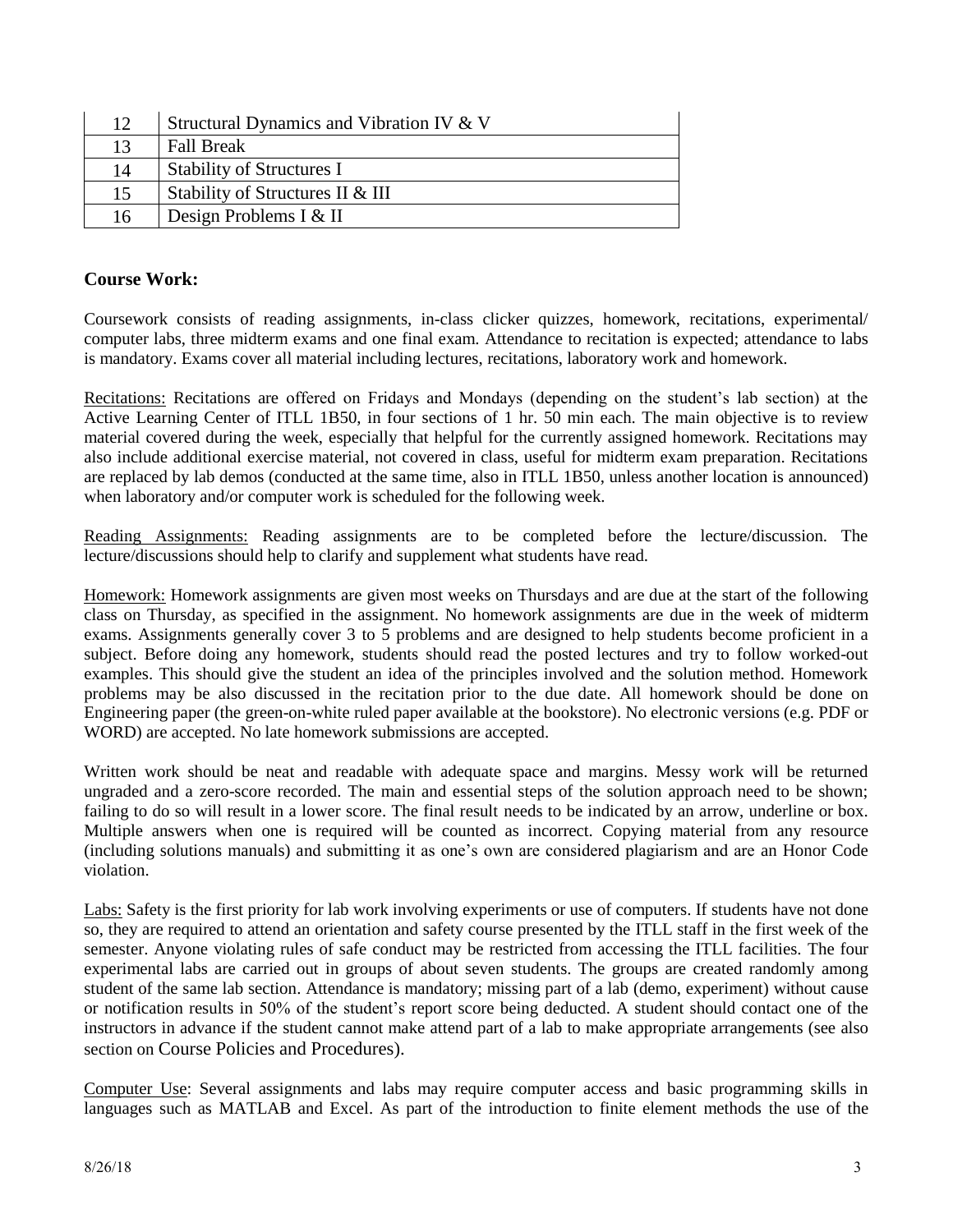commercial FEM package ANSYS is taught for the computer component of Lab 2. Students will have access to the ITLL Plaza computers to do computer work.

#### **Grading Guidelines**:

| Group work: * 4 Lab reports |                                                                     | $25\% (= 5\% + 10\% + 5\% + 5\%)$              |
|-----------------------------|---------------------------------------------------------------------|------------------------------------------------|
| Individual:                 | <b>Clicker Quizzes</b><br>Homework<br>3 Midterm Exams<br>Final Exam | 10%<br>15%<br>$30\% (= 3 \times 10\%)$<br>20\% |
|                             |                                                                     | 100%                                           |

\*Group work only counts toward final grade if the total individual grade is C or better. If the individual grade is below C, the final grade equals the total individual grade.

Notes:

- Clicker quizzes gauge the student's level of preparation of a lecture and the conceptual understanding of course material. The scores of the two lowest clicker quizzes are dropped. The quiz questions are discussed after the quiz during the lecture. No makeup quizzes are offered.
- Each homework assignment includes a set of several problems. The assignment is partially graded for completeness (20pts), while one randomly selected problem is graded in detail for technical content and presentation (30pts). Thus, the final score for each homework set is out of a total of 50pts and computed based upon the numeric breakdown below:

*HW* 
$$
\frac{Score}{50}
$$
 = 30*pts* (*Rand*.*Problem*) + 20*pts* ×  $\frac{\text{# of Remaining Problems completed}}{\text{# of Remain Problems in Set}}$ 

Solutions for all homework problems are posted on CANVAS after the due date. The homework with lowest score is dropped. Late homework will not be accepted.

- Midterms cover material discussed in the weeks prior to the exam. They provide a gauge to determine what an individual student has learned. The midterm exams are given at regular lecture hours in GOLD A2B70. All midterm exams are closed-book, but a crib sheet is permitted. The maximum number of pages of the crib sheet will be announced separately for each midterm. No exam grades will be dropped.
- The final exam spans the entire course but with additional emphasis on material covered since the third midterm.
- All your scores and grades will be posted on CANVAS and need to be checked within 2 weeks after they are posted; requests to change a score need to be made within this period. These requests must be made in email to both instructors. The subject line of the email should read:

#### **ASEN 3112 – Request for score change for <exam/lab/homework> <Id>**

• We reserve the right to make minor changes to this distribution of weights based on variations in assignments.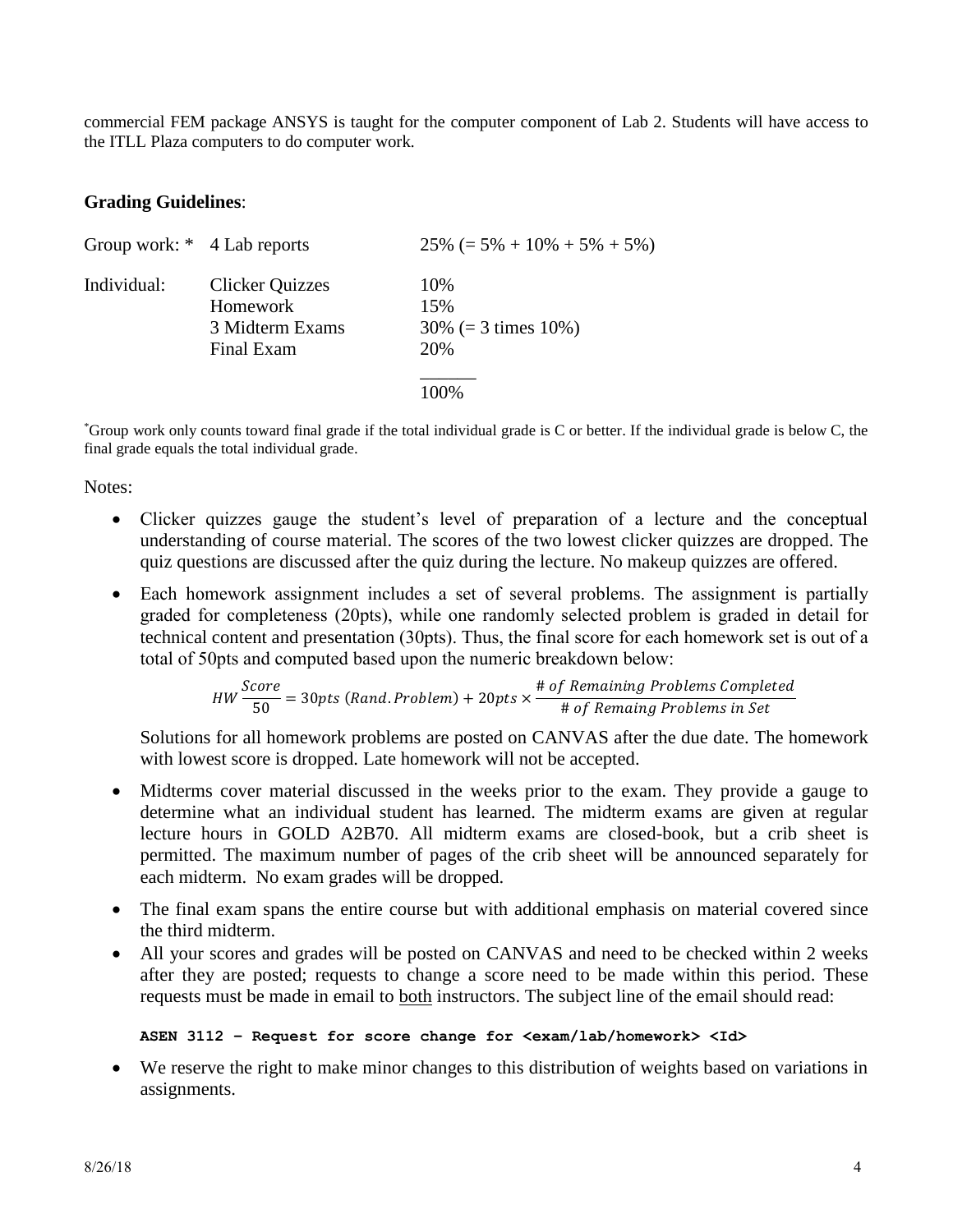## **Letter Grading Scheme:**

|  |  |  |  | Letter grades will be assigned as follows: |  |  |
|--|--|--|--|--------------------------------------------|--|--|
|--|--|--|--|--------------------------------------------|--|--|

| Letter         | <b>Grade Percent Grade</b> | 4.00 Scale |
|----------------|----------------------------|------------|
| A              | $93.00 - 100.00$           | 4.00       |
| $A-$           | $90.00 - 92.99$            | 3.67       |
| $B+$           | $87.00 - 89.99$            | 3.33       |
| B              | $83.00 - 86.99$            | 3.00       |
| $B-$           | $80.00 - 82.99$            | 2.67       |
| $C+$           | $77.00 - 79.99$            | 2.33       |
| $\mathsf{C}$   | $73.00 - 76.99$            | 2.00       |
| $\overline{C}$ | $70.00 - 72.99$            | 1.67       |
| $D+$           | $67.00 - 69.00$            | 1.33       |
| D              | $63.00 - 66.99$            | 1.00       |
| $\mathbf{F}$   | <b>Below 63.00</b>         | 0.00       |

## **Exam Times and Locations**:

- Midterm 1: Thursday September 27th, in class
- Midterm 2: Tuesday October 23rd, in class
- Midterm 3: Tuesday November 27th, in class
- Final exam\*: Saturday December 15, 7:30 PM 10:00 PM, GOLD A2B70

\* date is set by CU campus and may be subject to change

## **Course Policies and Procedures**:

- 1. The instructors reserve the right to reply to email questions only in business hours, i.e. Monday through Friday, 8:00 am – 5:00 pm. Emails received 24 hours or less before the exams are not guaranteed to be responded to.
- 2. The instructors reserve the right to make changes to the weekly course schedule based on occurring events that require different dispositions. The instructors will give sufficient advanced notice through announcements in class and posting on CANVAS. Changes to this syllabus and assignments may be announced at any time during class periods. The instructors will post the current syllabus and assignments on CANVAS. Both are dated in the footnote.
- 3. This course exclusively uses CANVAS to send out announcements, to provide comments to students daily on class activities, and to provide general information about course assignments. It is strongly recommended that all students setup their CANVAS account such that they receive automatically a notification about new announcements and updates to the CANVAS course page.
- **4.** Acceptable excuses, such as medical certification of an emergency, are required to make up any exam. However, there is NO opportunity to make up clicker quizzes; in case of an acceptable excuse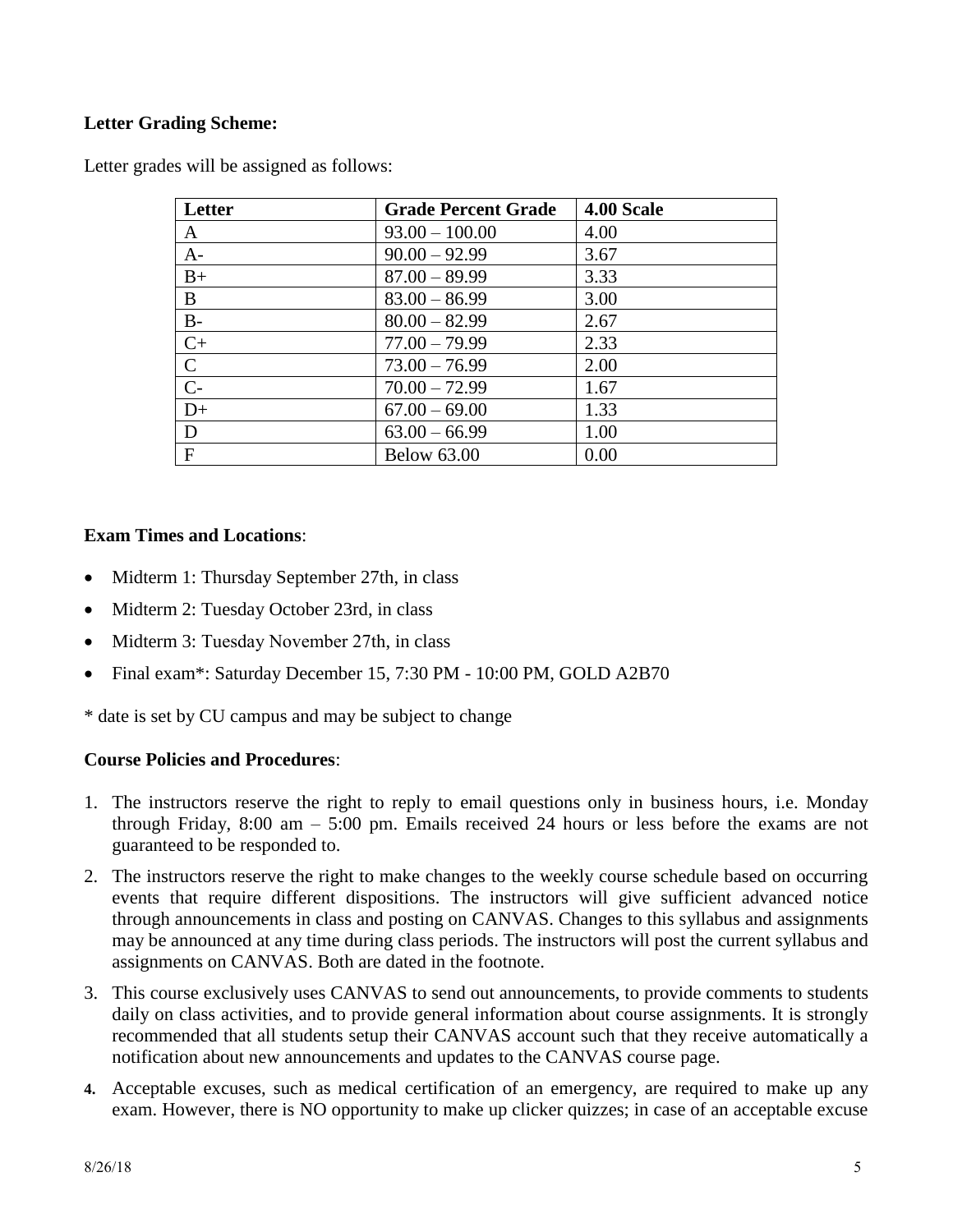clicker quizzes will be dropped. Any other medical or academic-related absences will be considered case by case. They need to be communicated and approved ahead of the expected absence. These requests must be made in email to both instructors. The subject line of the email should read:

#### **ASEN 3112 – Request for excused absence from <lecture/exam/lab/homework> on <Date:mm/dd>**

- 5. If a student qualifies for accommodations because of a disability, the student should submit an accommodation letter from Disability Services to the instructors in a timely manner so that the student's needs can be addressed. Disability Services determines accommodations based on documented disabilities in the academic environment. Information on requesting accommodations is located on the [Disability Services website.](http://www.colorado.edu/disabilityservices/students) Contact Disability Services at 303-492-8671 or [dsinfo@colorado.edu](mailto:dsinfo@colorado.edu) for further assistance. If the student has a temporary medical condition or injury, see [Temporary Medical Conditions](http://www.colorado.edu/disabilityservices/students/temporary-medical-conditions) under the Students tab on the Disability Services website.
- 6. Students and faculty each have responsibility for maintaining an appropriate learning environment. Those who fail to adhere to such behavioral standards may be subject to discipline. Professional courtesy and sensitivity are especially important with respect to individuals and topics dealing with race, color, national origin, sex, pregnancy, age, disability, creed, religion, sexual orientation, gender identity, gender expression, veteran status, political affiliation or political philosophy. Class rosters are provided to the instructor with the student's legal name. The instructors will gladly honor a student's request to address the student by an alternate name or gender pronoun. Please advise the instructors of this preference early in the semester so that the instructors may make appropriate changes to the student's records. For more information, see the policies on [classroom behavior](http://www.colorado.edu/policies/student-classroom-and-course-related-behavior) and the [Student Code of Conduct.](http://www.colorado.edu/osccr/)
- 7. All students enrolled in a University of Colorado Boulder course are responsible for knowing and adhering to the Honor Code. Violations of the policy may include: plagiarism, cheating, fabrication, lying, bribery, threat, unauthorized access to academic materials, clicker fraud, submitting the same or similar work in more than one course without permission from all course instructors involved, and aiding academic dishonesty. All incidents of academic misconduct will be reported to the Honor Code [\(honor@colorado.edu\)](mailto:honor@colorado.edu); 303-492-5550). Students who are found responsible for violating the academic integrity policy will be subject to nonacademic sanctions from the Honor Code as well as academic sanctions from the instructors. Additional information regarding the Honor Code academic integrity policy can be found at the [Honor Code Office website.](https://www.colorado.edu/osccr/honor-code)
- 8. The University of Colorado Boulder (CU Boulder) is committed to fostering a positive and welcoming learning, working, and living environment. CU Boulder will not tolerate acts of sexual misconduct (including sexual assault, exploitation, harassment, dating or domestic violence, and stalking), discrimination, and harassment by members of our community. Individuals who believe they have been subject to misconduct or retaliatory actions for reporting a concern should contact the Office of Institutional Equity and Compliance (OIEC) at 303-492-2127 or [cureport@colorado.edu.](mailto:cureport@colorado.edu) Information about the OIEC, university policies, [anonymous reporting,](https://cuboulder.qualtrics.com/jfe/form/SV_0PnqVK4kkIJIZnf) and the campus resources can be found on the [OIEC website.](http://www.colorado.edu/institutionalequity/) Faculty and instructors have a responsibility to inform OIEC when made aware of incidents of sexual misconduct, discrimination, harassment and/or related retaliation, to ensure that individuals impacted receive information about options for reporting and support resources.